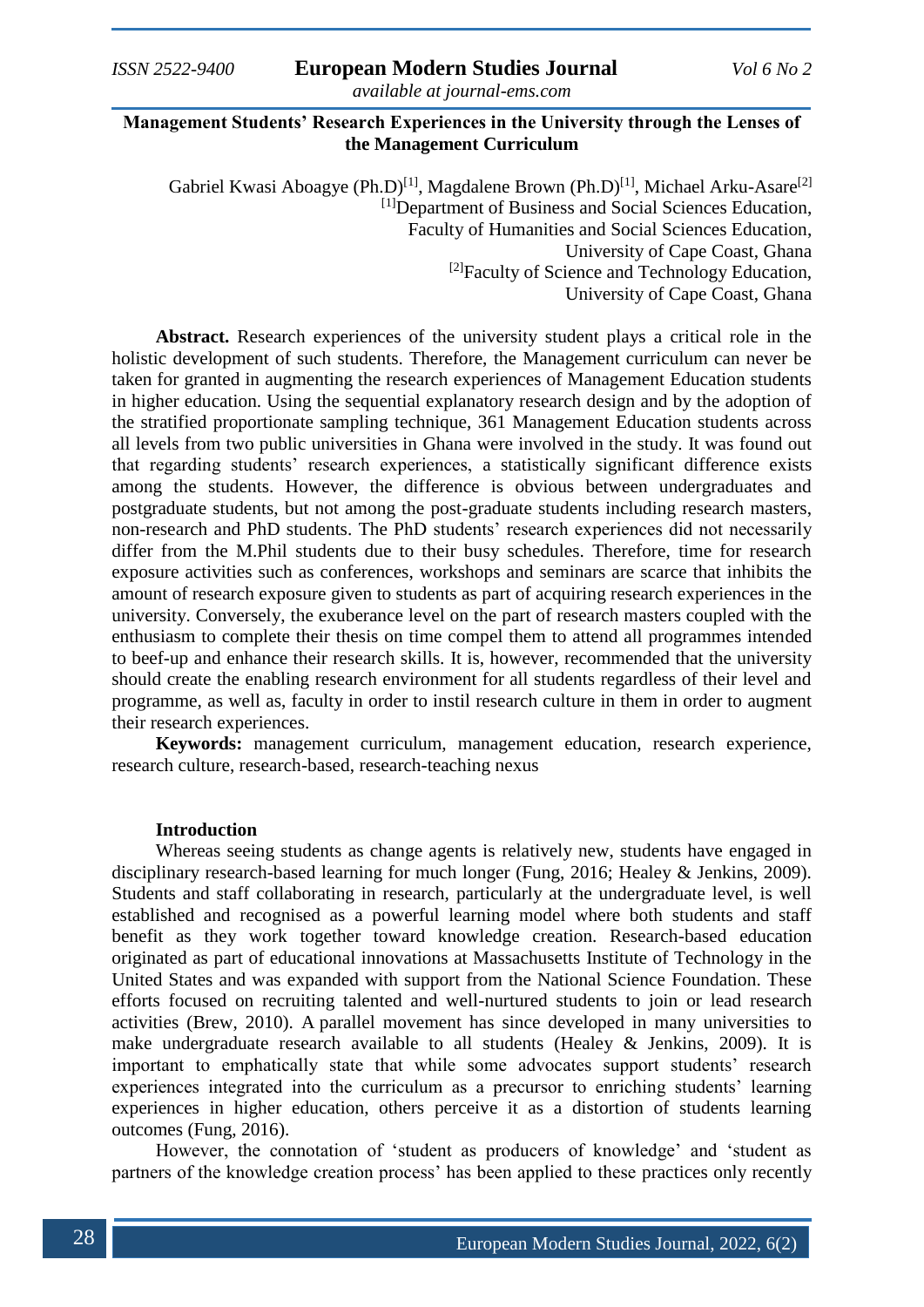(Neary, 2014; Healey et al., 2014). In the same vein that disciplinary traditions and norms inform the ways that teaching and research are linked (Healey, 2005), assumptions about realms of responsibility and the roles of students and staff are informed by conventions over the years. Student–staff partnerships challenge these traditions. They link realms that have traditionally been the purview of one or another constituency and blur the boundaries of roles that have traditionally been clearly delineated and defined. Such linking and blurring is manifest in one of the most powerful components of both research-based education and student–staff partnership: an insistence on valuing and acting on multiple perspectives. Research-based education that embraces partnership principles of respect, reciprocity and shared responsibility not only positions students alongside staff as legitimate producers of knowledge, it contributes to a culture shift that moves institutions toward a more collaborative mode of operation.

Research-based education that embraces partnership principles takes another step toward transforming universities into egalitarian learning communities. It is in view of these issues that the following research questions and hypothesis are formulated to guide the study. Therefore, this study seeks to examine how Management students experience research as part of the Management curriculum in the university. In addition, the hypothesis is stated as:

*H<sub>0</sub>*: There is no statistically significant difference between Management students' research experience of the Management curriculum across their levels of study (undergraduate, research masters, non-research masters and PhD)

*H<sub>1</sub>*: There is a statistically significant difference between Management students' research experience of the Management curriculum across their levels of study (undergraduate, research masters, non-research masters and PhD)

## **Literature Review**

The literature further reveals that research knowledge transfer is more problematic at undergraduate compared to postgraduate (Horta, Dautel, & Veloso, 2012). Further difficulties in feeding research into undergraduate teaching come from modular systems, dynamism of research and constraints of syllabi (McLernon & Hughes, 2003). Thus, the study specifically explored the undergraduate level while expanding to postgraduate level where appropriate. Painting a more complex picture, Robertson and Bond (2001) ended up with the five different experiences of the relationship between the two activities. This includes the experience of teaching and research as symbiotic activities in a learning community between academics and students, supported for example by Brew (2010); the experience of teaching being a means of transmitting new research findings (research-led teaching); and the experience that teachers demonstrate and facilitate inquiry-based learning (research-based teaching). In contrast, they further reveal some less visible experiences by academics in contradiction to the prominent ideal: the experience that research and teaching are mutually incompatible, and the experience of no or little connection between research and teaching at undergraduate level, earlier reported in meta-analyses by Hattie and Marsh (1996).

## **Management Curriculum and Management Students' Research Experiences**

The features of curriculum design within the context of Management Education are just indicative of many possibilities and choices. Choices made are likely to be affected by what have been described as the 'signature pedagogies' found within the social sciences realm (Fung, 2016) of the given discipline such as Management Education. Decisions about curriculum design will also depend on the length and level of the degree programme including the Bachelors, Masters and even PhD. It is important to indicate that these differ most obviously between undergraduate and postgraduate awards, especially in the context of Business Education. For undergraduate programmes, which may be from four to six years in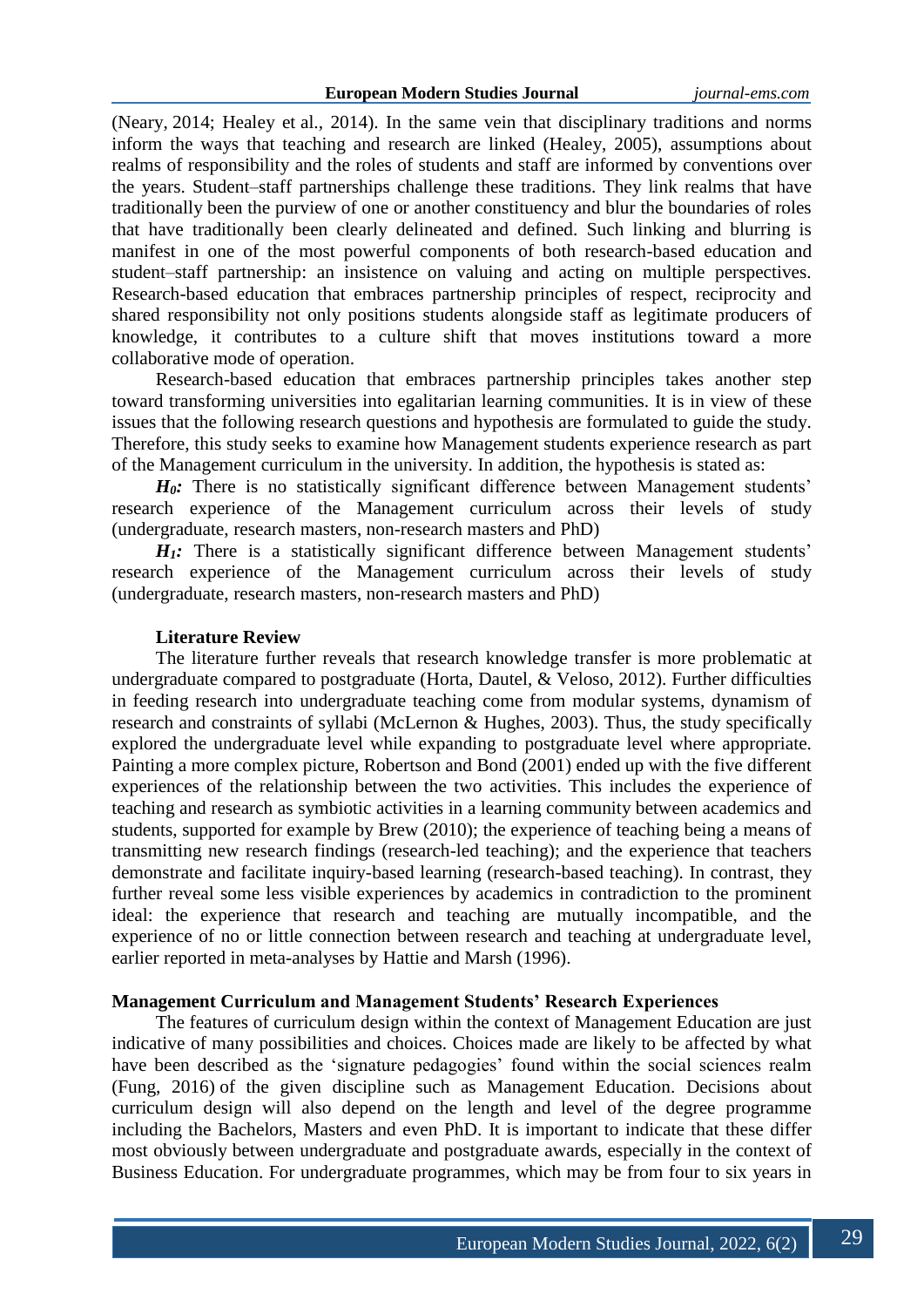duration, there are various creative possibilities in terms of the use of mandatory and optional modules, and how to map content, learning activities and assessments not only across a given year of study, but also across the years (Brew, 2010).

For taught postgraduate programmes, there will be fewer design options available but still perhaps more flexibility than some institutions and departments have taken up (Neary, 2014). How might a Masters' degree become more effectively 'connected'? In the UK, a Masters programme is typically worth 180 credits for Business-related programmes. These are often made up of 120 learning credits, divided into taught modules, which often include some options to be made by students, followed by 60 credits allocated to an independent research project (Healey & Jenkins, 2009). Because postgraduate programmes may only last for one year, there is particular benefit in designing the curriculum very carefully to make sure that students negotiate the transition into postgraduate study quickly and become fully prepared to undertake the research study needed in the final year phase. This preparation often takes the form of a designated module about research, for example introducing methodologies, methods and ethics, and/or embedding aspects of these topics into the wider module choices. So, for instance, several authors have indicated, research could be embedded into teaching in two major ways including: the structure of the curriculum as well as disciplinary-specific strategies to consciously integrate (Fung, 2016).

As with undergraduate programmes, it may be useful and possible to create a linear module that lasts the full length of the period of study, for which students experience a combination of peer and tutor support. Such a module can both introduce approaches to research and support the student through their choices of research project. It can be facilitated by inviting students to collate and curate their best work, including their research dissertation, and to present it as a whole. Similar functions can be carried out in an academic tutor group, which can offer some individualised support and guidance as well as challenging students in groups to deepen their levels of overall understanding and extend their intellectual and practical skills (Healey & Jenkins, 2009). The number of students in a cohort and ratio of students to teachers will help determine what is practical.

A great deal has been said and written about 'students' research experiences' in recent years, much of it conflated with ideas of 'customers' experiences' rather than about how students encounter learning and enquiry as part of their wider lived experience (Neary, 2014). The second dimension of the Management curriculum framework, 'A throughline of research activity is built into each programme', directs our attention not only to the overall shape and structure of the whole programme of study and the impact of its design upon students' learning but also to the extent to which they experience a coherent developmental journey of discovery that is meaningful to them. If we see education as a form of moving towards a new picture of oneself through critical dialogue with others, it is inherently about developing one's own identity, voice and story.

## **Methods**

#### **Research Design**

The sequential explanatory mixed method research design was adopted for this study in order to further provide a comprehensive elaboration on the research experiences of Management Education students (Cresswell, 2013). It offered the researcher the opportunity to offer further clarifications to the quantitative results by probing the participants to unravel the issues beyond the numbers.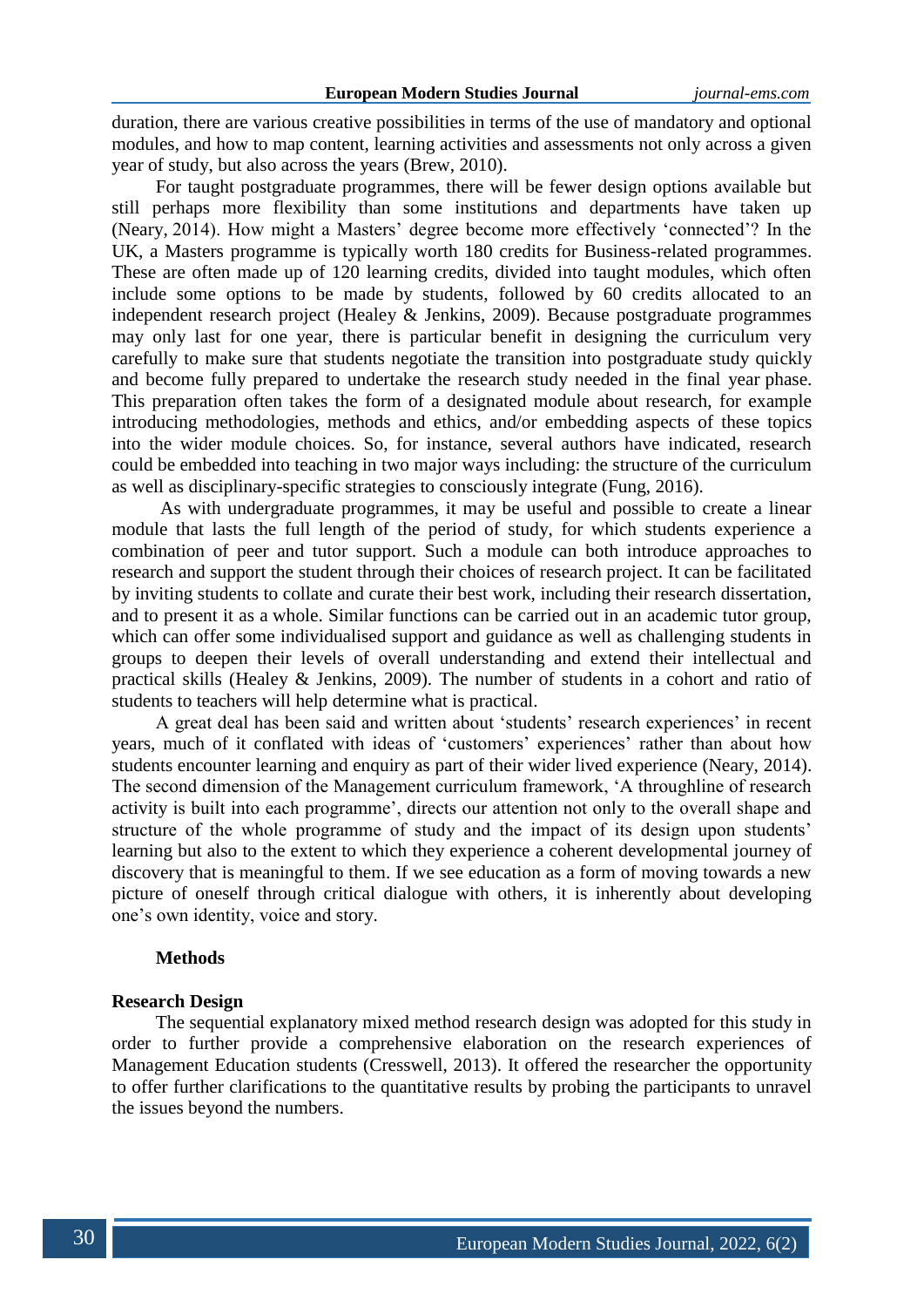## **Population**

The population for this study comprises all Management Education students (undergraduates, graduate students and post graduate students) of two Public Universities in Ghana. In all, 361 Management Education students across all levels from two public universities in Ghana were involved in the study. Proportionately, regarding the students' population, 217 respondents were selected from the population of University A, while 144 are selected from University B (Krejcie & Morgan, 1970).

## **Sample and Sampling Technique**

Based on the Krejcie and Morgan (1970) sampling table, a sample of 361 Management Education students were selected using the stratified proportionate technique to participate in the study. Since the students' population was made up of different categories of students across all levels (undergraduate, masters and Ph.D) and these category were selected from these two universities, to ensure fair representation of the population, the selection was done proportionately according to the number of students in each category. The proportionate stratified sampling technique was used to select the Management Education students so as to ensure a fair representative selection and was subsequently climaxed by the simple random lottery technique (Creswell, 2013).

## **Research Instruments**

Self-developed questionnaire was used to elicit information from the students. To ensure a high level of reliability of the instrument, it was designed to conform to literature, and aspect of it was adapted from reliable scholars to ensure high integrity. The development of the instrument was informed by literature subjected to peer review and enriched with pilot testing.

### **Validity and Reliability of Instruments**

To ensure the face validity of the items on the questionnaire, the items were strictly crafted to conform to the literature. In order to ensure content validity, the questionnaires were handed over to experts and other colleagues who went through and offered their suggestions. To ensure the construct validity of the self-developed questionnaire, a principal component analysis (PCA) was conducted. An oblique, specifically, *promax rotation* was used, where the eigenvalue-greater-than-one rule was used to determine an appropriate number of factors to retain. Thus, only factors with an eigenvalue of 1.0 or more were retained for further investigation (Kaiser, 1958).

To clarify further, the eigenvalue of a factor represents the amount of the total variance explained by that factor. The least Kaiser-Meyer-Olkin measure of sampling adequacy was .64, which is acceptable. Bartlett's Test of Sphericity indicates that the correlations between variables are different enough from zero,  $p < .001$ . Several factors emerged, which cumulatively explained an average amount of 70% of the variance measured by the items.

## **Data Collection Procedures**

An ethical clearance was given by the Ethical Review Board of the College of Education Studies, University of Cape Coast, after the proposal was submitted. After the ethical clearance was granted, an introductory letter was obtained from the Department of Business and Social Sciences Education, University of Cape Coast. The introductory letter was presented to the various Registrars of the Universities to seek their permission in order to administer the questionnaire, as well as, conduct the interview. This was necessary to ensure that students were pre-informed about the data collection. A follow-up was done to arrange for time and date which were convenient for the data to be collected and an opportunity to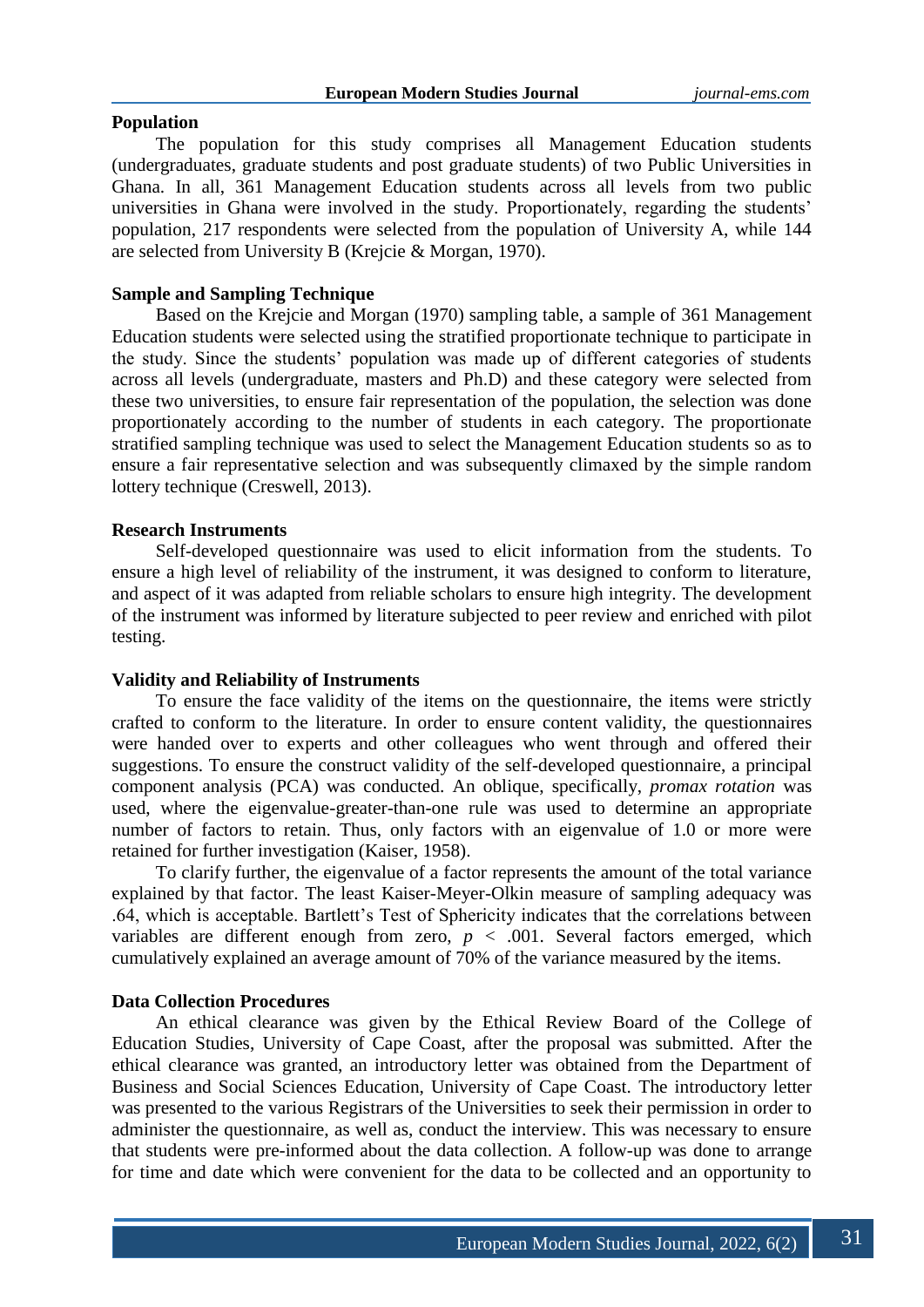explain to the respondents what the study sought to achieve and the need for the study. The date and time were arranged and data collection commenced. The students responded to the survey in their respective lecture theatres.

Based on the consent granted by the Registrars of the various universities, the questionnaires were distributed to the students to solicit their responses regarding the research-teaching nexus. The survey lasted for an average period of 30 minutes per respondent In all, six weeks was used to collect the data.

The respondents were told that they were not required to provide names or index numbers. The questionnaires were collected in a random manner such that responses provided could not be traced to any specific individual. This ensured anonymity (Koshy, 2010). We further sought the consent of the participants by signing the consent declaration section of the questionnaire.

### **Data Processing and Analysis**

The data gathered was checked one after the other to ensure its completeness. Respondents who did not respond to more than 10% of the items on the questionnaire were eliminated (Koshy, 2010). The questionnaires were then numbered from one to the last number based on each category of respondents. The data was coded and entered into the Statistical Product for Service Solution (SPSS, version 23) computer software. The data was screened for entry errors and outliers. Inferential analysis was done using a confidence interval of 95% and an alpha level of .05. For inferential analysis, the researcher checked for the normality assumptions together with other significant assumptions depending on the type of statistical analysis.

In testing for the normality, multiple indicators were used since only one could not be relied on. The Shapiro-Wilk test did not provide enough evidence, an inspection of the graphs was necessary. In some cases, the mean and the median were also compared. This was necessary because Pallant (2010) argues that data with large samples are likely to yield a significant result using the Shapiro-Wilk test. After testing for statistical significance, the practical significance (effect sizes) was also computed to find out the magnitude of the differences.

After a thorough check, the closed-ended questionnaire items were analysed statistically using descriptive statistics (i.e. frequency counts, percentages, means, and standard deviations) and inferential statistics (ANOVA with a follow-up by Tukey's Honest Significant Difference (HSD)) was also used to examine statistical effects and differences between and among variables. The .05 was used as the criterion for establishing statistical significance for all the inferential statistical procedures in the study. Effect sizes were calculated to establish the practical significance of the results that showed statistical significance to determine the extent of the effect of the independent variable on the dependent variable.

#### **Results**

| <b>Students' Demographics</b> |  |
|-------------------------------|--|
|-------------------------------|--|

|       |        | Frequency | Percent | <b>Valid Percent</b>           | <b>Cumulative Percent</b> |
|-------|--------|-----------|---------|--------------------------------|---------------------------|
| Valid | Male   | 198       | 54.8    | 54.8                           | 54.8                      |
|       | Female | 163       | 45.2    | $\overline{ }$<br>45. $\angle$ | .00.0                     |
|       | Total  | 361       | 100.0   | 100.0                          |                           |

**Table 1. Gender of students**

Source: Field Data (2020)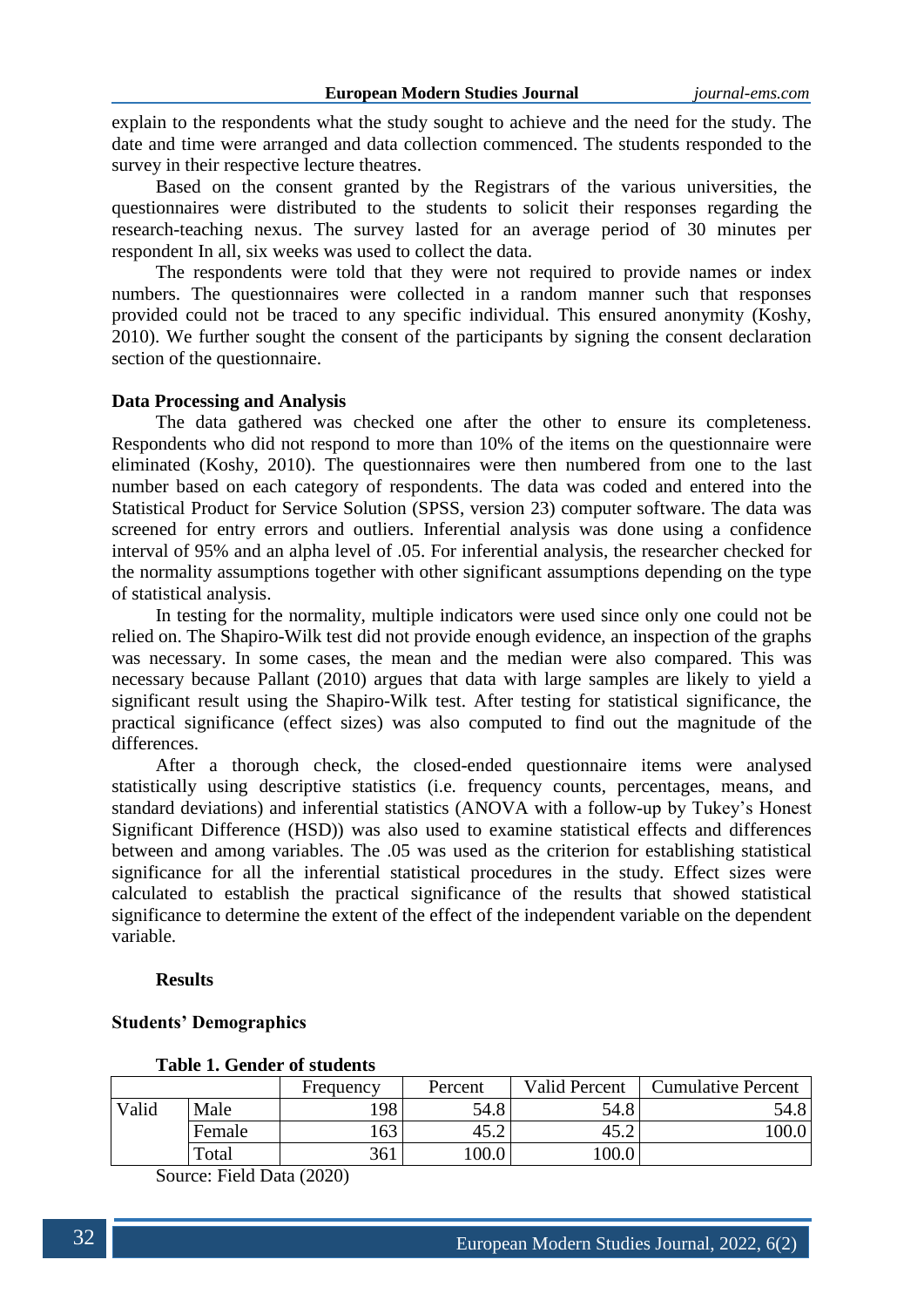From Table 1, in terms of sex of students, more than a half  $(n = 198, 54.8\%)$  of the students who partook in the study were males, while lesser than a half ( $n = 163, 45.2\%$ ) of the students were females. These numbers reflected the number of students in terms of gender who are interested in Management programmes as shown in prior studies. Some of their findings were that more male students are interested in reading Management programmes relative to their female counterparts who preferred other subject disciplines other than Management. This might have been accounted for by the several complex calculations and diagrams that characterise Management programmes.

## **Testing of Hypothesis**

*There is no statistically significant difference between Management students' research experience of the Management curriculum across their levels of study (undergraduate, research masters, non-research masters and PhD).*

A one-way analysis of variance (ANOVA) was conducted to find out whether differences exist in Management students' research experience across levels of tertiary education. In other words, the analysis was done to examine how students' research experience is influenced by their level of studies. Four levels (Undergraduates, Research masters, Non-Research masters and Doctoral students) were involved. The dependent variable was students' research experience, which is continuous. It is important to establish here that students' research experience is the composite of all the activities that gives the student research exposure, hence, conceptualised as one variable. As a rule of thumb, for oneway ANOVA test to be conducted, the data needs to meet the normality assumption and thus, Shapiro-Wilk test was conducted to test for the normality of the data. A visual examination of the normality check indicated that the data was normal.

| <b>Table 2. Test of homogeneity of variances</b> |     |            |      |  |  |  |  |  |
|--------------------------------------------------|-----|------------|------|--|--|--|--|--|
| Levene Statistic                                 | df1 |            | 812  |  |  |  |  |  |
| $3.04$ <sup><math>+</math></sup>                 | ັ   | 262<br>JUJ | .029 |  |  |  |  |  |

|  | Table 2. Test of homogeneity of variances |  |
|--|-------------------------------------------|--|
|  |                                           |  |

Note: \*Significant at .05 level

The finding from the homogeneity of variance test  $(p=.029)$  shows that the data violated the assumption of test for homogeneity of variance. This is evident as the p-value for the test was lesser  $(p>0.05)$  than the level of significance and consequently, was significant. This suggests that unequal variances are assumed. Since the assumptions underlying the use of one-way ANOVA has not been satisfied, the actual test could not be conducted using oneway ANOVA. However, the *Welch Test* was the appropriate test adopted to find out whether differences exist in students' research experience across levels of tertiary education.

|  |  |  |  | Table 3. Robust tests of equality of means |  |  |
|--|--|--|--|--------------------------------------------|--|--|
|--|--|--|--|--------------------------------------------|--|--|

|                                  | Statistic <sup>a</sup> | $df^{\dagger}$ |        | S12 |  |  |  |  |  |
|----------------------------------|------------------------|----------------|--------|-----|--|--|--|--|--|
| Welch                            | 14.87                  |                | 93.71  | 000 |  |  |  |  |  |
| Brown-Forsythe                   | 16.89                  |                | 174.53 | 000 |  |  |  |  |  |
| a. Asymptotically F distributed. |                        |                |        |     |  |  |  |  |  |

Note: \*Significant at .05 level

Results from the Robust Tests of Equality of Means in Table 3 revealed that a statistically significant differences exist in the mean scores across the four levels of tertiary education for the students  $[df (3, 93.71) = .000, p<.05]$  with regards to their research experience. Table 4 sets out the descriptive statistics of Management students' experience.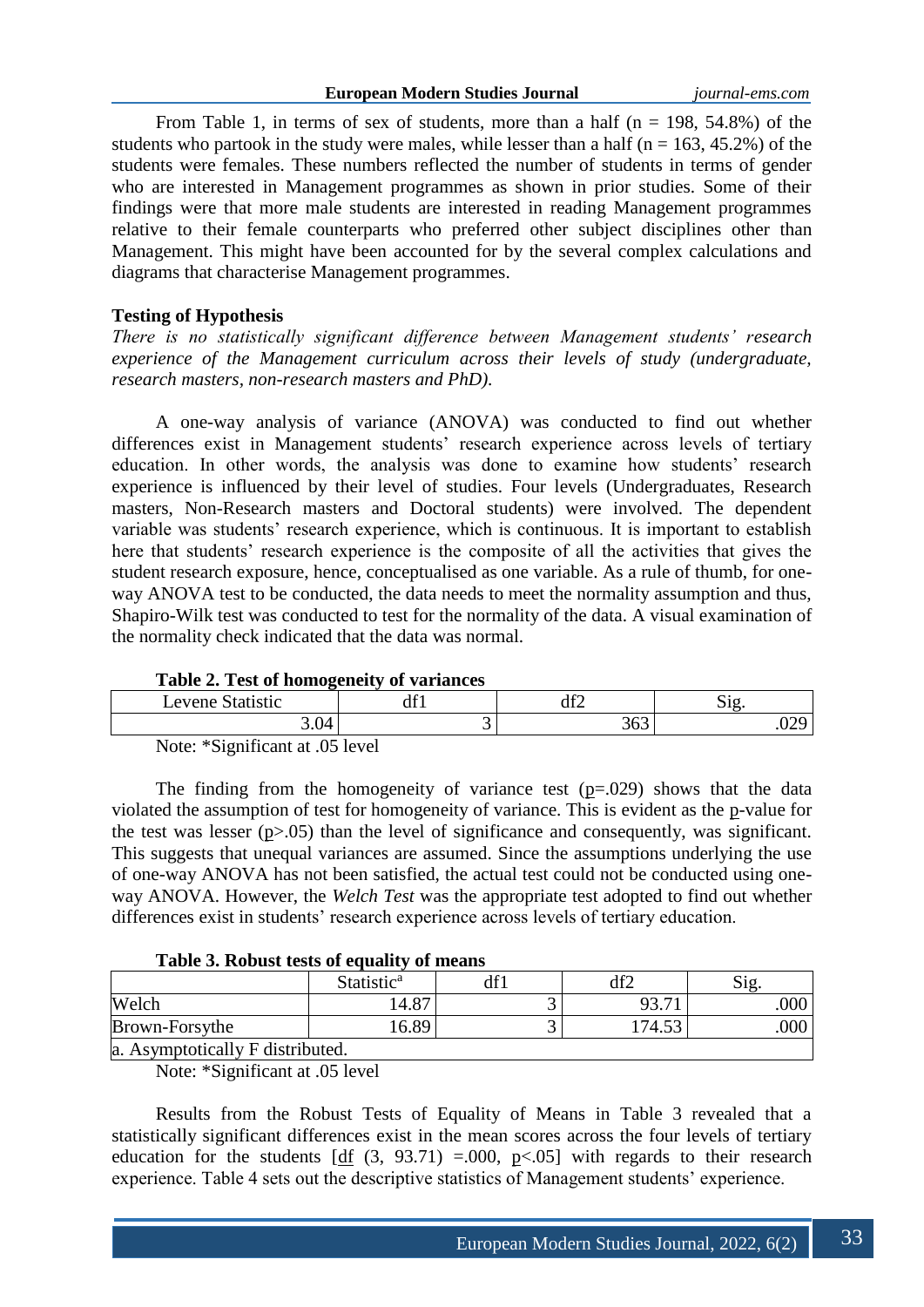|  | European Modern Studies Journal |
|--|---------------------------------|
|--|---------------------------------|

**European Modern Studies Journal** *journal-ems.com*

| Tuble is hummgement statemes. Testar en experience across force of state |     |      |              |       |                                  |                    |  |  |  |
|--------------------------------------------------------------------------|-----|------|--------------|-------|----------------------------------|--------------------|--|--|--|
|                                                                          | N   | Mean | Std.<br>Std. |       | 95% Confidence Interval for Mean |                    |  |  |  |
|                                                                          |     |      | Deviation    | Error | Lower Bound                      | <b>Upper Bound</b> |  |  |  |
| Undergraduate                                                            | 209 | 2.73 | 2.53         | .17   | 2.39                             | 3.08               |  |  |  |
| <b>Research Masters</b>                                                  | 61  | 5.03 | 3.13         | .39   | 4.24                             | 5.82               |  |  |  |
| Non-Research Masters                                                     | 64  | 3.65 | 2.18         | .27   | 3.10                             | 4.19               |  |  |  |
| PhD                                                                      |     | 4.93 | 2.28         | .43   | 4.05                             | 5.81               |  |  |  |
| Total                                                                    | 361 | 3.46 | 2.73         | .14   | 3.18                             | 3.74               |  |  |  |

| Table 4. Management students' research experience across level of study |  |  |
|-------------------------------------------------------------------------|--|--|
|                                                                         |  |  |

Source: Field Data (2020)

The descriptive statistics presented in Table 4 only gave the mean values and standard deviations of the scores. Even though, differences exist in the mean scores across the levels: Undergraduates (*M*=2.73 *SD*=2.53); Research Masters (*M*=5.03 *SD*=3.13); Non-Research Masters (*M*=3.65 *SD*=2.18) and PhD (*M*=4.93 *SD*=2.28). Just by looking at the mean scores, the results fail to tell whether the observed differences among the four levels are significant or not. Therefore, leading to contentious questions such as: Are the difference in the mean scores among the four levels statistically significant or due to chance? Where actually does the differences lie?. In an effort to address these contentious questions, a multiple comparison analysis (post-hoc tests) was conducted. Therefore, the Tukey's Honest Significant Difference (HSD) follow-up procedure was used for the multiple comparisons as displayed by Table 5.

|         |              |                                                                      | Mean                 |               |      | 95% Confidence |         |
|---------|--------------|----------------------------------------------------------------------|----------------------|---------------|------|----------------|---------|
|         | (I) level    |                                                                      | Difference           | Std.<br>Error |      | Interval       |         |
|         |              | $(J)$ level                                                          | $(I-J)$              |               | Sig. | Lower          | Upper   |
|         |              |                                                                      |                      |               |      | Bound          | Bound   |
| Games-  |              | Undergraduate research masters                                       | $-2.30^*$            | .44           | .000 | $-3.43$        | $-1.17$ |
| Howell  |              | non-research masters                                                 | $-.91$ <sup>*</sup>  | .32           | .027 | $-1.75$        | $-.08$  |
|         |              | PhD                                                                  | $-2.19$ <sup>*</sup> | .46           | .000 | $-3.44$        | $-.95$  |
|         | research     | undergraduate                                                        | $2.30^*$             | .43           | .000 | 1.17           | 3.43    |
|         | masters      | non-research masters                                                 | $1.39^{*}$           | .48           | .023 | .14            | 2.63    |
|         |              | PhD                                                                  | .10                  | .58           | .998 | $-1.43$        | 1.64    |
|         | non-research | undergraduate                                                        | $.91^*$              | .32           | .027 | .08            | 1.75    |
| masters |              | research masters                                                     | $-1.39$ <sup>*</sup> | .48           | .023 | $-2.63$        | $-.14$  |
|         |              | PhD                                                                  | $-1.28$              | .51           | .068 | $-2.63$        | .068    |
|         | PhD          | undergraduate                                                        | $2.19*$              | .46           | .000 | .95            | 3.44    |
|         |              | research masters                                                     | $-.10$               | .58           | .998 | $-1.64$        | 1.43    |
|         |              | non-research masters                                                 | 1.28                 | .51           | .068 | $-.07$         | 2.63    |
|         |              | <sup>*</sup> . The mean difference is significant at the 0.05 level. |                      |               |      |                |         |

**Table 5. Post hoc: multiple comparisons (Tukey HSD)- Games-Howell**

\*. The mean difference is significant at the 0.05 level.

Source: Field Data (2020)

From the post-hoc analysis, it is not surprising to find out that there is a statistically significant differences among the students' level regarding their research experiences at the university. The category of students with the least research experience are undergraduates lagging behind with a mean difference with the other category of students by Research Master (-2.30); Non-research Masters (-.91) and PhD (-2.19). All these mean differences were statistically significant,  $p < .001$  for all categories. Comparing research masters and non-research masters' students, a statistically significant difference occurred in their research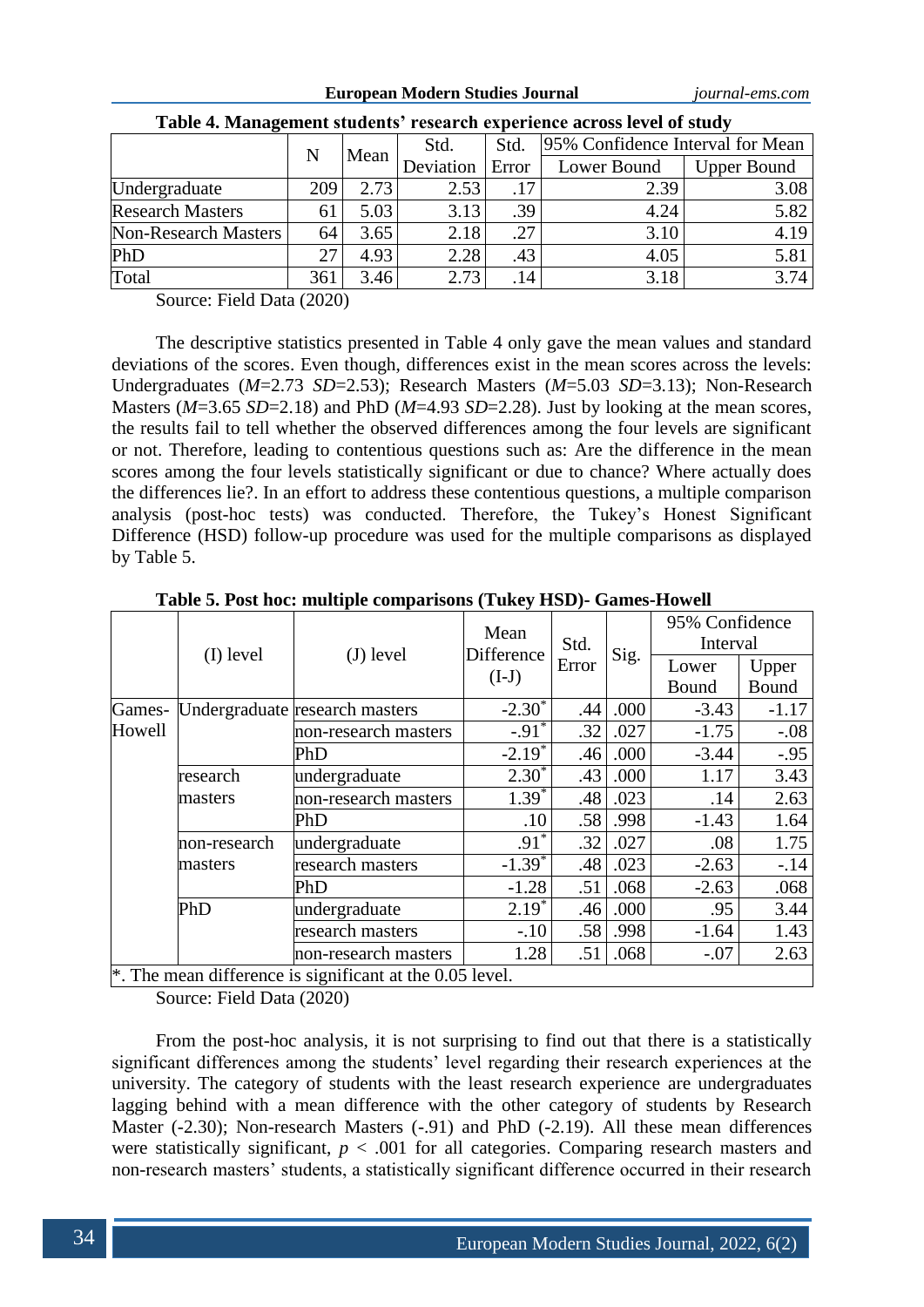experience  $(p=.023)$ , while though, the mean value of PhD students outweighs that of the non-research masters' students, the difference was not statistically significant (p=.068). PhD students, compared to Undergraduates level of research experience was also statistically significant ( $p < .001$ ).

Based on the results, research masters had the highest mean value (5.03), implying that in terms of research experiences and exposure, they have the highest level of research experience relative to the other students, including PhD students. A point of interest in the findings is that though, the mean value for research masters  $(M=5.03, SD=3.13)$  was higher than that of the PhD students (M=4.93, SD=2.28), however, the difference was not statistically significant (p=.998). Considering the mean scores that revealed that research masters' students are more exposed to research than PhD students could be attributed to complacency on the part of the PhD students who appears to believe they have had enough of research, especially, through conferences, workshops and seminars, and are not likely to attend. Coupled with complacency could be the busy schedules of these PhD students. Most of the PhD students are either faculty members of their respective universities or employees of other jurisdictions. Therefore, time for research exposure activities such as conferences, workshops and seminars are scarce that inhibits them from adding on to their research experiences. Conversely, the exuberance level on the part of research masters compel them to attend all programmes intended to beef-up and enhance their research skills. In their quest to learn, they devote a considerable length of time for attending research programmes with the view to enhancing their research skills since they believe their self-efficacy in conducting research is relatively low compared to their PhD counterparts.

### **Qualitative Results**

An interview was also conducted to solicit for the views of Management Education students regarding their research experiences in the university. Their responses were therefore, organised into the following themes: *Encouragement to participate, Scarcity of time resource, Classroom encounter research experiences, as well as, Expected experiences from faculty.*

#### *Encouragement to participate*

*One of our lecturers always encourages us to attend research seminars, workshops and conferences, but won't even hear of some, unless international conferences that are not easy to attend. Rarely, do you hear of local seminars and conferences. Except for the ones organised by GRASAG twice every academic year, which I believe are not enough for a postgraduate student, especially, within the context of Management Education.* (*RM 2*)

## *Scarcity of time resource*

*When I get time, I usually attend some research seminars and conferences, but for want of time due to busy schedules: job and family matters. For reading of journal articles, I read them extensively to shape my doctoral thesis and to be updated in my discipline. I also consult my supervisors anytime I need a document related to research. Last three years, I partnered with my M.Phil supervisor in Management Education to come out with an article, and we published together.* (**PhD 1**)

*For me, because of busy work schedules, I don't get time to attend conferences and seminars. What I do is I normally read research books to acquaint myself with research issues I had forgotten. At times, I call some of my colleagues and lecturers to clarify some pertinent issues on research and statistics.* **(PHD 2)**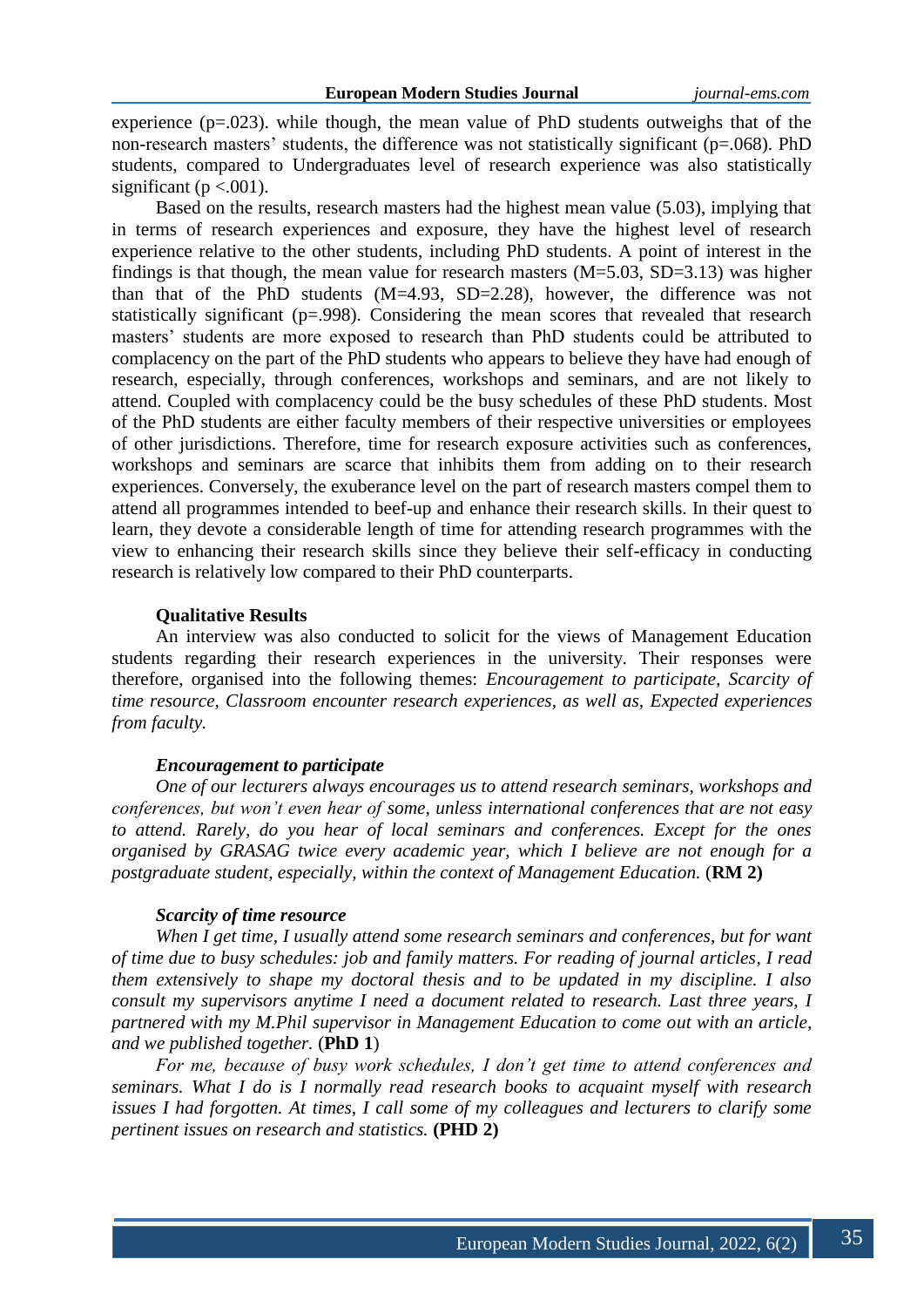## **European Modern Studies Journal** *journal-ems.com*

#### *Classroom encounter research experiences*

*I experienced research through the research methods we did in level 300 and the project work we are doing. I also read some research papers sometimes. At times, I wish I could participate in some research activity, but I don't get the opportunity.* (**UGD 1)**

### *Expected experiences from faculty*

*We expect our lecturers to sometimes bring in new perspectives by inviting resource persons such as research fellows and guest lecturers to share their expertise with us. But throughout my studies up till now, I have not had such an exposure yet, neither do my colleagues. I also expect lecturers to frequently use their personal research to make illustrations, but they don't.* (**RM 1)**

#### **Discussion**

The study revealed that a statistically significant differences exist among the categories of students in terms of their research experiences. Thus, the difference is obvious between undergraduates and postgraduate students, but not among the post-graduate students (research masters, non-research and PhD students). In more specific terms, when a comparison was made between research masters and non-research masters students, a statistically significant difference was identified in terms of their research experiences. Although, the mean value of PhD students outweighs that of the non-research masters' students, the difference was not statistically significant. PhD students, compared to Undergraduates level of research experience is also statistically significant. These findings are not really surprising except for the research experiences between M.Phil students and PhD students. It is not surprising because, Neary (2014) asserted that the higher your level within the academic landscape, the likelihood that your research experiences will be enriched.

There are several ways through which students acquire research experiences. These include attending research conferences and seminars, participating in research projects, reading research papers and other research-related activities. In the light of the above findings, Horta, Dautel, and Veloso (2012) examined the link and research experiences of students. They found a weaker research experiences at the undergraduate level and a much more stronger experiences for the postgraduate students. This goes a long way to confirm Neary's (2014) assertion that the higher your level within the academic landscape, the likelihood that your research experiences will be enriched. Therefore, juxtaposing the findings within the context of scholar's perspectives about the research experiences of students, I can say that postgraduate students are likely to have more research experiences than the undergraduate students.

Furthermore, a positive impact on research production was found when engaging in research activities with both undergraduate and graduate students by emphasising pedagogical approaches where students are actively engaged in the research process. The study shows how the research-teaching nexus is dependent on these pedagogical approaches as informed by the level of study by all manner of students. Similar results regarding publications have also been reported earlier for the PhD level education in the Norwegian context. A stronger nexus is likely to be experienced for research-oriented programmes (Healey & Jenkins, 2009).

When discussing the issue of students' experiences of research in the university, one must not lose sight of the pedagogies and methods adopted in the teaching and learning process. The method used by a faculty member is likely to inform whether students would be exposed to research or not. In support of this Deem and Lucas (2006) intimated in their study that the methods adopted in the teaching of research methods to educational practitioners has practical implications for the development of connections between the two forms of teaching,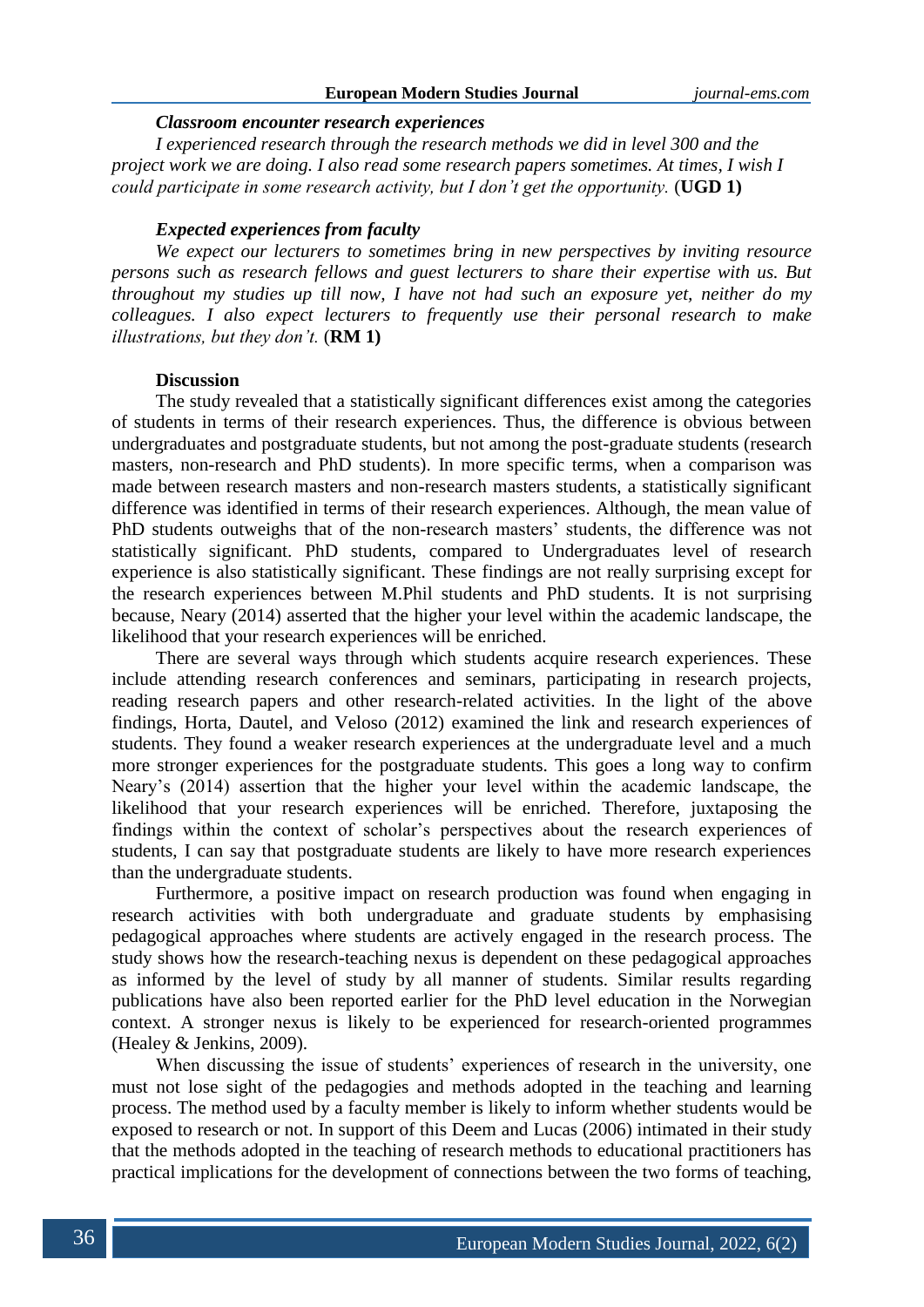either at school and in higher education and research, and further to engage students in joint learning experiences with their tutors. Thus, this contributes directly to the development of a research-based teacher professional. And that all students know about the transmission model of teaching research methods (research-oriented/-led) and most students also had an idea of cultural and learning models of teaching research methods; some students recognized a symbiosis between teaching and research (research-based teaching).

These results are consistent with the study of Brew (2010) which indicated that teacher–researchers developing pedagogical case studies use class room debate to develop their thinking. Naturally, such links depend to a large degree on the type of student body concerned (Taylor, 2007). Discussion with graduate or MBA students differ from those with first year students, who often lack the experience required to understand the scope of discussions and the possibility of transforming the results of discussions into actionable knowledge, the emphasis being 'on discovery and invention.

The literature further reveals that this research knowledge transfer is more problematic at undergraduate compared to postgraduate (McLernon & Hughes, 2003; Jenkins, 2000; Lindsay et al, 2002). Further difficulties in feeding research into undergraduate teaching come from modular systems, dynamism of research and constraints of syllabi (McLernon & Hughes, 2003). Thus, the study specifically explored the undergraduate level while expanding to postgraduate level where appropriate.

Painting a more complex picture, Robertson and Bond (2001) end up with the five different experiences of the relationship between the two activities. This includes the experience of teaching and research as symbiotic activities in a learning community between academics and students, supported for example by Brew (2010); the experience of teaching being a means of transmitting new research findings (research-led teaching); and the experience that teachers demonstrate and facilitate inquiry-based learning (research-based teaching). In contrast, they further reveal some less visible experiences by academics in contradiction to the prominent ideal: the experience that research and teaching are mutually incompatible, and the experience of no or little connection between research and teaching at undergraduate level, earlier reported in meta-analyses by Hattie and Marsh (1996) and uz Zaman (2004).

## **Conclusion**

Based on the findings, research postgraduate Management students are more exposed in terms of research experience than their non-research students' counterpart (non-research masters and undergraduates). This is as a result of the inherent nature of their programme of study. PhD and M.Phil programmes are research-intensive, hence, a high level of research exposure such as attending research seminars, embarking on research critique and attending conferences as well as publishing articles. Considering the mean scores that revealed that research masters' students are more exposed to research than PhD students could be attributed to complacency on the part of the PhD students who appears to believe they have had enough of research, especially, through conferences, workshops and seminars, and are not likely to attend. Coupled with complacency could be the busy schedules of these PhD students. Most of the PhD students are either faculty members of their respective universities or employees of other jurisdictions. Therefore, time for research exposure activities such as conferences, workshops and seminars are scarce that inhibits them from building their capacity to acquire research experiences. Conversely, the exuberance level on the part of research master students coupled with the high level of zeal to complete their thesis on time compel them to attend all programmes intended to beef-up and enhance their research skills. In their quest to learn, they devote a considerable length of time for attending research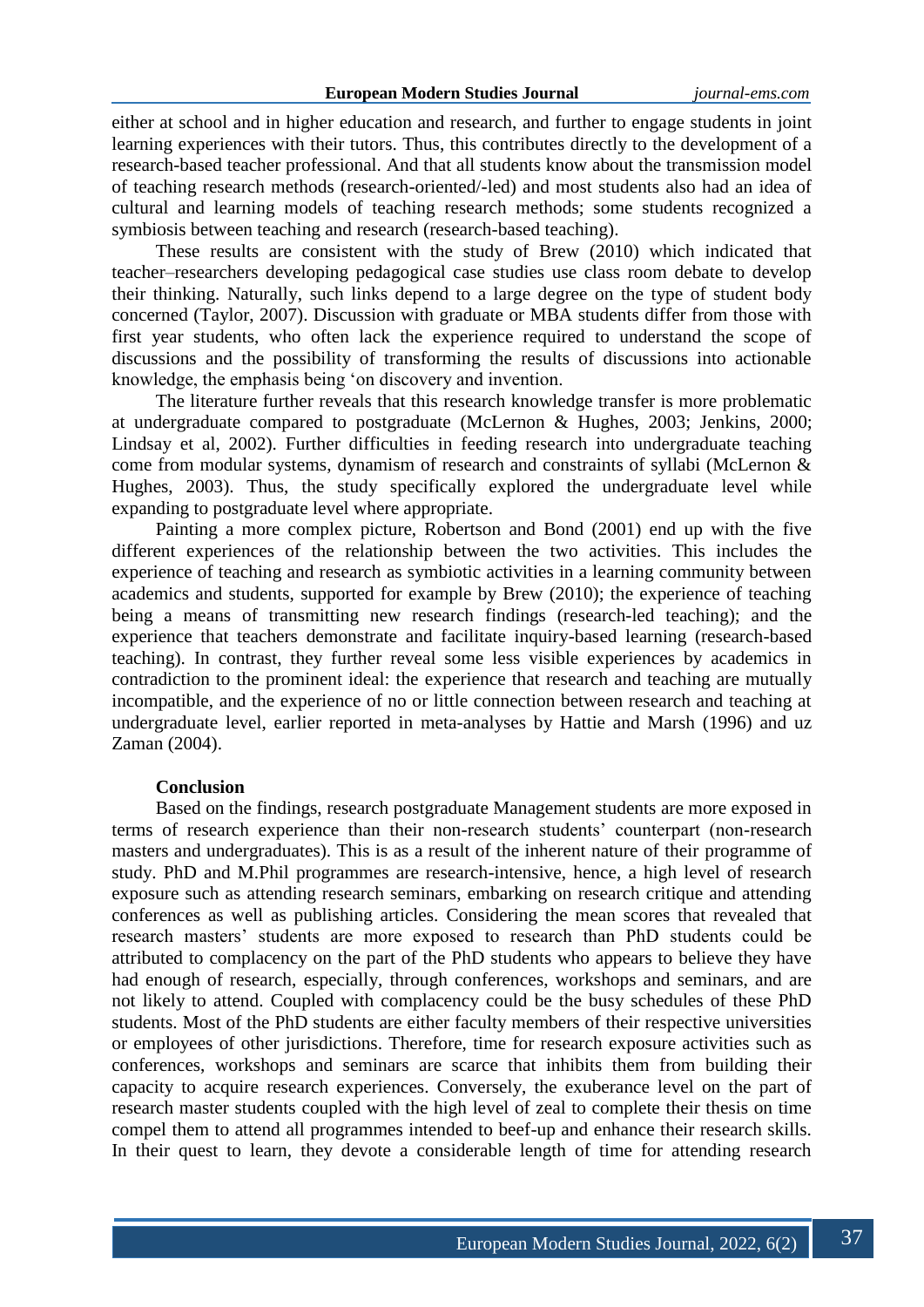programmes with the view to enhancing their research skills since they believe their selfefficacy in conducting research is relatively low compared to their PhD counterparts.

## **Implication for Policy and Practice**

- 1. The university should create the enabling research environment for all students regardless of their level, as well as, faculty in order to instil research culture in them. This would further enhance their skills, knowledge, and abilities in research, thereby, facilitating its integration into teaching to promote lifelong learning and other inherent benefits of the research-teaching nexus.
- 2. They should also make research programmes flexible enough to cater for each category of student or faculty in order to create equal opportunity for all to benefit.
- 3. The university should create the enabling environment to enable all manner of students, regardless of their level of study, to benefit from research-related activities with the view to enhancing the research-teaching nexus. This could be facilitated through research-related events such as research conferences, seminars, exhibitions and encourage their students to attend to enrich their research experience and exposure to serve as preparatory grounds to achieve the research-teaching nexus goals.
- 4. Research should also be made an integral part of the curriculum and assessment processes in the university. This will encourage students to take active part in all research-related activities in the university. Thereby, enriching their research experiences.

#### **References**

- Brew, A. (2010). Imperatives and challenges in integrating teaching and research. *Higher Education Research & Development, 29*(2), 139–150.
- Cresswell, J. W. (2013). *Steps in conducting a scholarly mixed methods study.* Digital-Commons, University of Nebraska-Lincoln.
- Deem, R., & Lucas, L. (2006). Learning about research: Exploring the learning and teaching/research relationship amongst educational practitioners studying in higher education. *Teaching in Higher Education, 11*(1), 1-18.
- Fung, D. (2016). Engaging students with research through a Management curriculum: an innovative institutional approach. *CUR Quarterly*, *37*(2), 30–5.
- Hattie, J. & Marsh, H. (1996). The relationship between research and teaching: a metaanalysis. *Review of Educational Research, 66*, 507-542.
- Healey, M. & Jenkins A. (2009). *Developing undergraduate research and inquiry*. Heslington, York: The Higher Education Academy, https://www.heacademy.ac.uk/system/files/resources/developing\_researchbased\_curricula\_in\_cbhe\_14.pdf
- Healey, M. (2005). Linking research and teaching to benefit student learning. *Journal of Geography in Higher Education, 29*(2), 183-201.
- Healey, M., Jenkins, A. & Lea, J. (2014). *Developing research-based curricula in collegebased higher education*. Heslington, York: The Higher Education Academy, https://www.heacademy.ac.uk/system/files/resources/engagement\_through\_partnership. pdf.
- Horta, H., Dautel, V., & Veloso, F. (2012). An output perspective on the teaching–research nexus: An analysis focusing on the United States higher education system. *Studies in Higher Education, 37*(2), 171–187.
- Kaiser, H. F. (1958). The varimax criterion for analytic rotation in factor analysis. *Psychometrika*, *23*(3), 187-200.